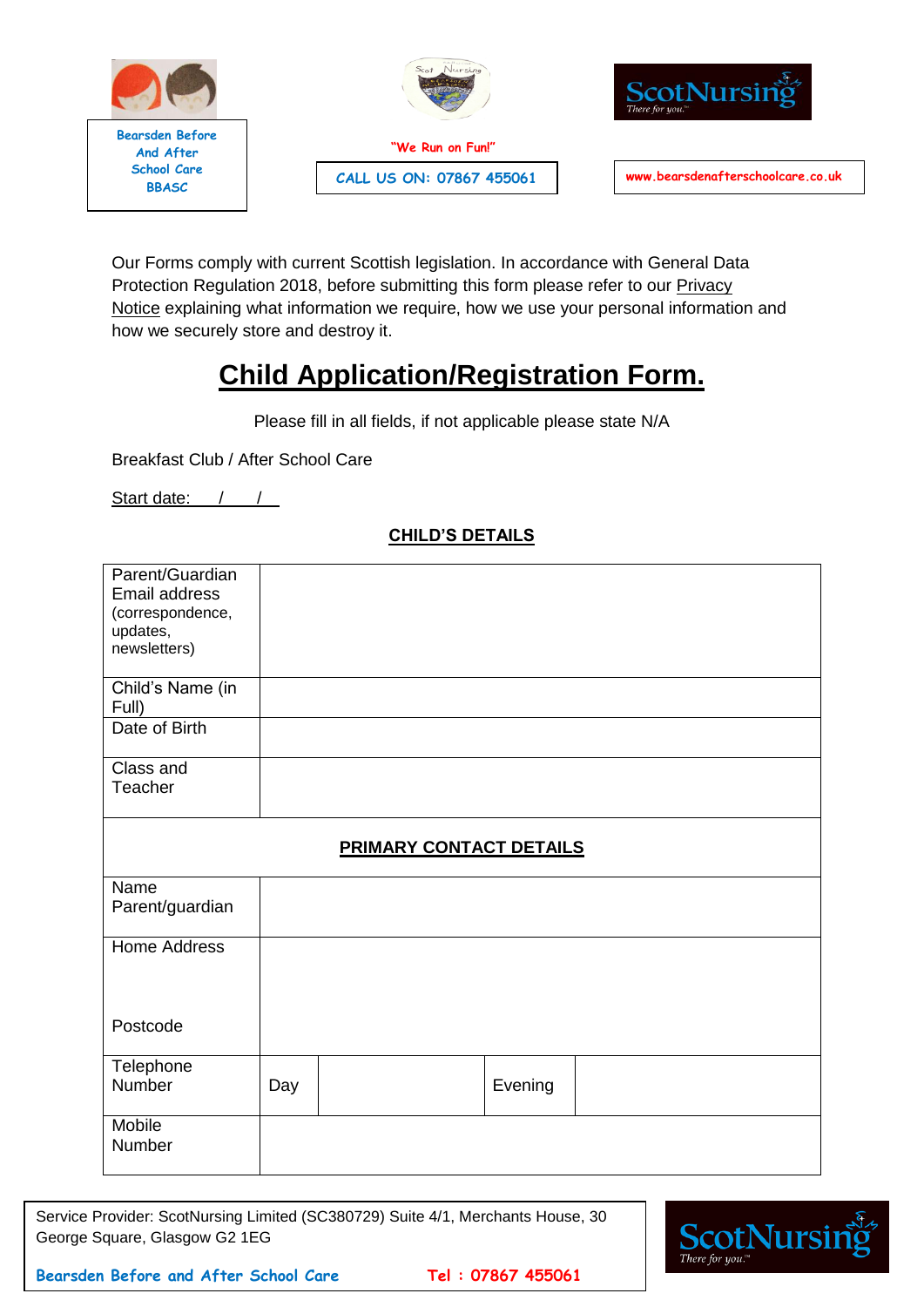





**"We Run on Fun!"** 

**BBASC CALL US ON: 07867 455061 www.bearsdenafterschoolcare.co.uk**

| Mother's Maiden<br>Name |     |                                                           |         |  |
|-------------------------|-----|-----------------------------------------------------------|---------|--|
| Work Address (if        |     |                                                           |         |  |
| applicable)             |     |                                                           |         |  |
|                         |     |                                                           |         |  |
|                         |     |                                                           |         |  |
|                         |     |                                                           |         |  |
| Postcode                |     |                                                           |         |  |
|                         |     |                                                           |         |  |
|                         |     | <b>SECONDARY CONTACT DETAILS</b>                          |         |  |
| Name of other           |     |                                                           |         |  |
| Parent/                 |     |                                                           |         |  |
| <b>Secondary Carer</b>  |     |                                                           |         |  |
|                         |     |                                                           |         |  |
| Address (if             |     |                                                           |         |  |
| Different from          |     |                                                           |         |  |
| above)                  |     |                                                           |         |  |
|                         |     |                                                           |         |  |
|                         |     |                                                           |         |  |
| Postcode                |     |                                                           |         |  |
| Telephone               | Day |                                                           | Evening |  |
| Number                  |     |                                                           |         |  |
| Mobile Number (if       |     |                                                           |         |  |
| different)              |     |                                                           |         |  |
|                         |     |                                                           |         |  |
|                         |     |                                                           |         |  |
|                         |     | <b>EMERGENCY CONTACTS - OTHER THAN PARENTS (2 please)</b> |         |  |
| Name                    |     |                                                           |         |  |
|                         |     |                                                           |         |  |
| <b>Phone Numbers</b>    | Day |                                                           | Evening |  |
|                         |     |                                                           |         |  |
| <b>Mobile Numbers</b>   |     |                                                           |         |  |
|                         |     |                                                           |         |  |
| Relationship to         |     |                                                           |         |  |
| Child                   |     |                                                           |         |  |
|                         |     |                                                           |         |  |
|                         |     |                                                           |         |  |
| Name                    |     |                                                           |         |  |
|                         |     |                                                           |         |  |
| <b>Phone Numbers</b>    | Day |                                                           | Evening |  |
|                         |     |                                                           |         |  |
| Mobile Number           |     |                                                           |         |  |
|                         |     |                                                           |         |  |
| Relationship to         |     |                                                           |         |  |
| Child                   |     |                                                           |         |  |
|                         |     |                                                           |         |  |
|                         |     |                                                           |         |  |

Service Provider: ScotNursing Limited (SC380729) Suite 4/1, Merchants House, 30 George Square, Glasgow G2 1EG

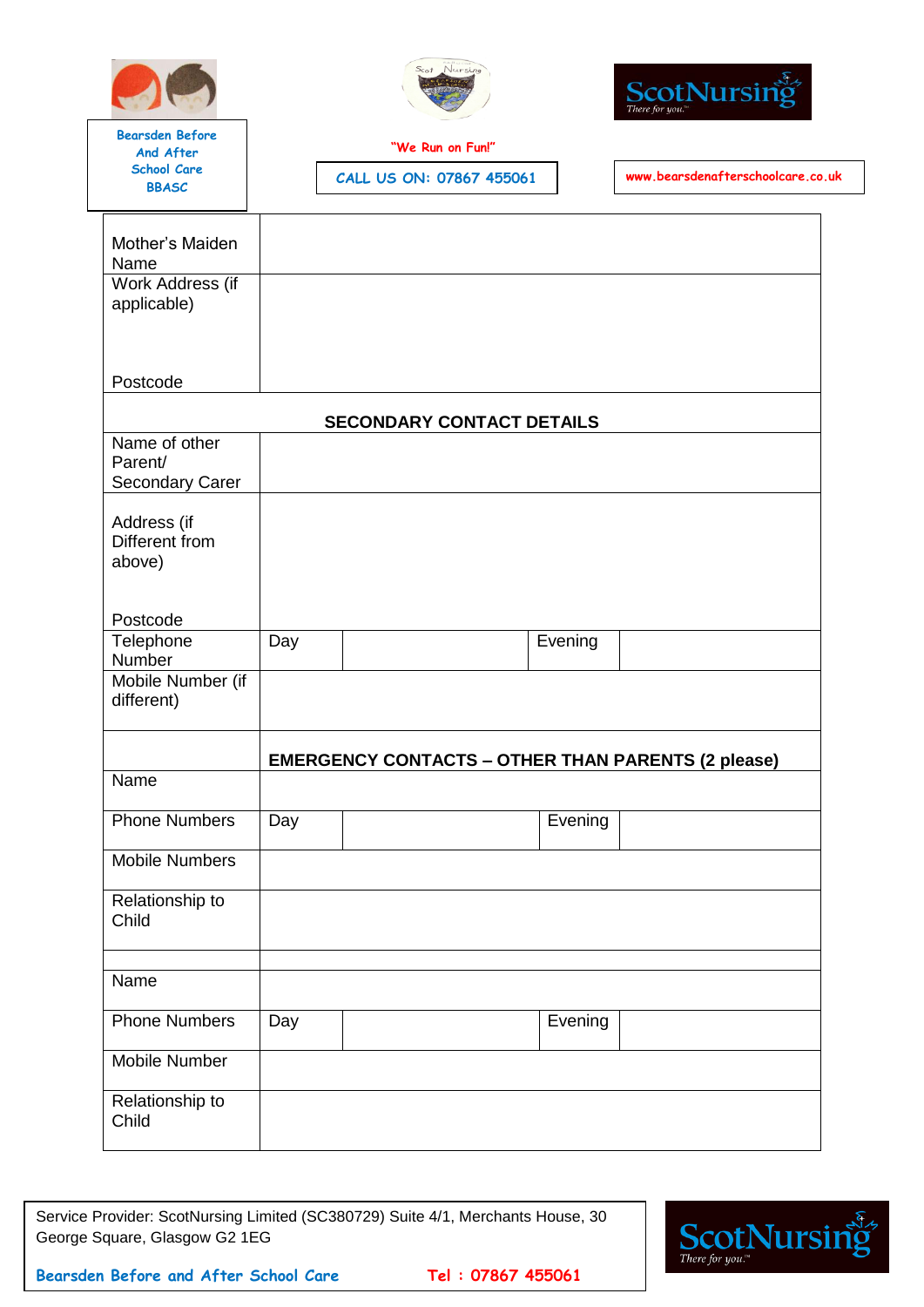

**"We Run on Fun!"** 



**BBASC CALL US ON: 07867 455061 www.bearsdenafterschoolcare.co.uk**

# **DAYS REQUESTED (PLEASE CIRCLE)**

| <b>Breakfast Club</b><br>7.30am start    | Monday | Tuesday | Wednesday | Thursday | Friday |
|------------------------------------------|--------|---------|-----------|----------|--------|
|                                          |        |         |           |          |        |
| <b>After School</b><br>$3.00pm - 6.00pm$ | Monday | Tuesday | Wednesday | Thursday | Friday |

## **WHO WILL BE COLLECTING YOUR CHILD?**

| Adult's Name:<br>(Sibling: over 14.<br>Others: over 16) | Mobile No. | Single<br>occasion<br>(Please tick) | When<br><b>Notified</b><br>(Please tick) | No<br>notification<br>needed<br>(Please tick) |
|---------------------------------------------------------|------------|-------------------------------------|------------------------------------------|-----------------------------------------------|
|                                                         |            |                                     |                                          |                                               |
|                                                         |            |                                     |                                          |                                               |
|                                                         |            |                                     |                                          |                                               |
|                                                         |            |                                     |                                          |                                               |
| Please provide a family<br>password                     |            |                                     |                                          |                                               |

## **IS THERE ANYONE WHOM YOUR CHILD/CHILDREN SHOULD NOT BE ALLOWED TO GO WITH? PLEASE GIVE THEIR NAMES AND RELATIONSHIP.**

| Name                           |  |
|--------------------------------|--|
| Relationship to Child          |  |
| Telephone Number (if<br>known) |  |
| Name                           |  |
| Relationship to Child          |  |
| Telephone Number (if<br>known) |  |

Service Provider: ScotNursing Limited (SC380729) Suite 4/1, Merchants House, 30 George Square, Glasgow G2 1EG

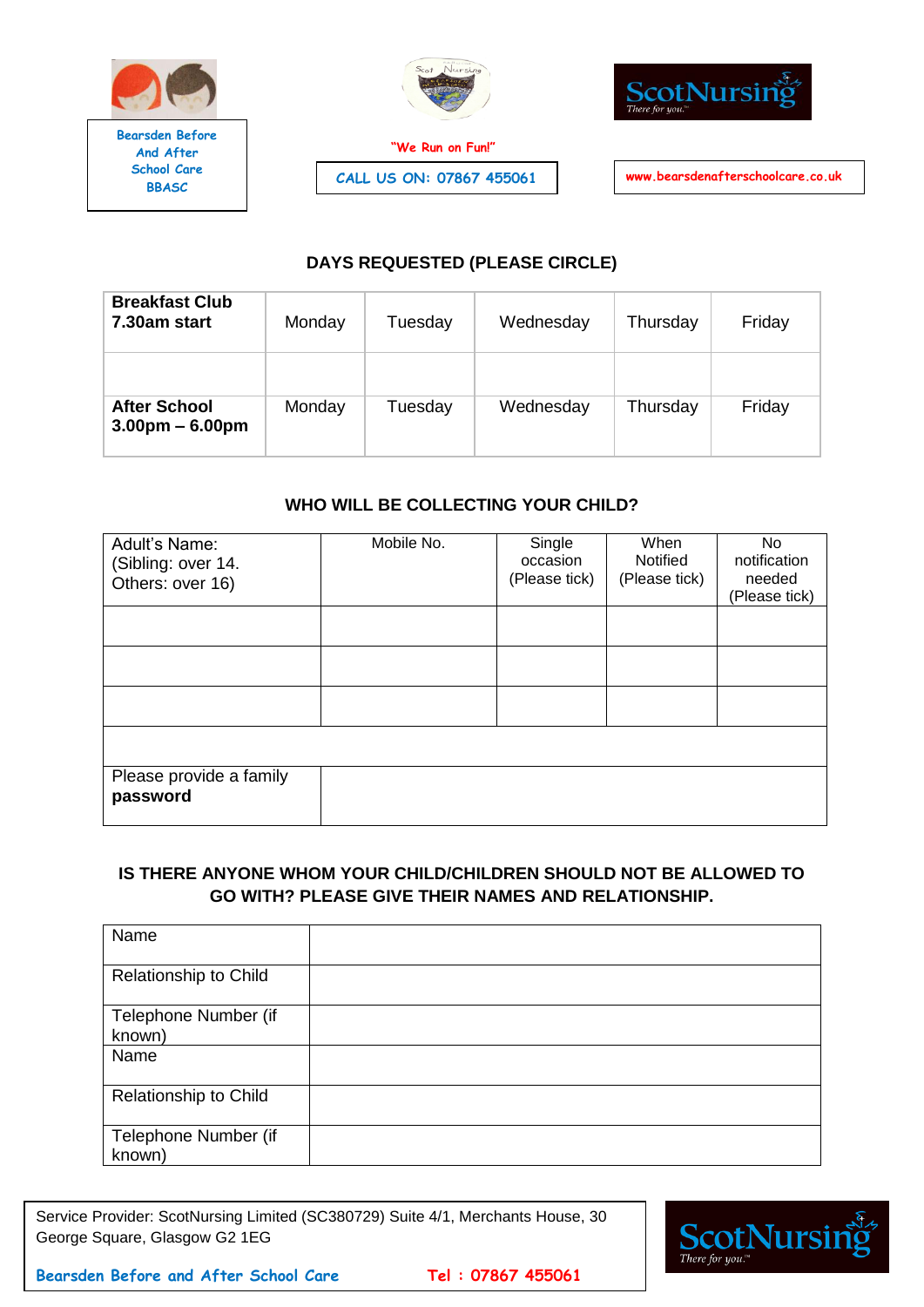



**"We Run on Fun!"** 

**BBASC CALL US ON: 07867 455061 www.bearsdenafterschoolcare.co.uk**



#### **IMPORTANT INFORMATION**

| Doctor's Name                                           |                                                                                                                                                                  |            |           |
|---------------------------------------------------------|------------------------------------------------------------------------------------------------------------------------------------------------------------------|------------|-----------|
| Doctor's Address                                        |                                                                                                                                                                  |            |           |
| Postcode                                                |                                                                                                                                                                  |            |           |
| <b>Phone Number</b>                                     |                                                                                                                                                                  |            |           |
| (Please circle)                                         | Does your child have any known medical problems i.e. Asthma, Allergies?                                                                                          | <b>YES</b> | <b>NO</b> |
| If YES, please give details                             |                                                                                                                                                                  |            |           |
| (Please circle)                                         | Does your child have any specific dietary requirement?                                                                                                           | <b>YES</b> | <b>NO</b> |
| If YES, please give details                             |                                                                                                                                                                  |            |           |
| Is your child on regular medication?<br>(Please circle) |                                                                                                                                                                  | <b>YES</b> | <b>NO</b> |
| If YES, please give details                             |                                                                                                                                                                  |            |           |
| (Please circle)                                         | Does your child require help with administering the medication?                                                                                                  | <b>YES</b> | <b>NO</b> |
| If YES, please give details                             |                                                                                                                                                                  |            |           |
| (Please circle)                                         | Is your child allergic to any medication/plasters/anaesthetic?                                                                                                   | <b>YES</b> | <b>NO</b> |
| If YES, please give details                             |                                                                                                                                                                  |            |           |
|                                                         | Has your child received a tetanus injection in the last 5 years?                                                                                                 | <b>YES</b> | <b>NO</b> |
| (Please circle)<br>(Please circle)                      | Does your child have any special requirements that we can cater for?                                                                                             | <b>YES</b> | <b>NO</b> |
| If YES, please give details                             |                                                                                                                                                                  |            |           |
|                                                         | During the Summer months we ask that the children come with sun screen on or ask<br>the children to put the sun screen on themselves and staff are here to help. |            |           |
|                                                         | Does your child have an allergy to any type of sun screen?                                                                                                       | <b>YES</b> | <b>NO</b> |

**Bearsden Before and After School Care Tel : 07867 455061**

George Square, Glasgow G2 1EG

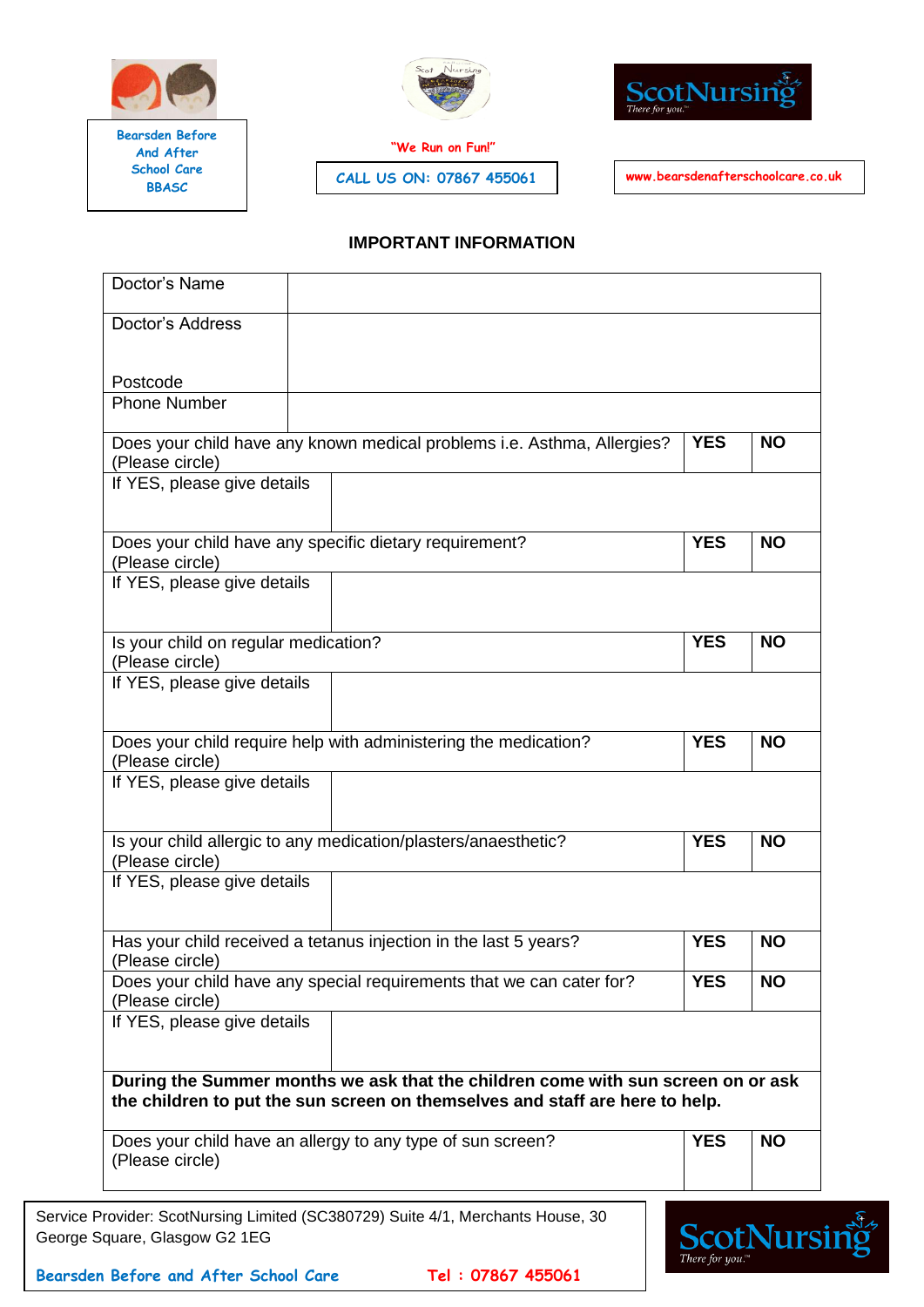





**"We Run on Fun!"** 

**BBASC CALL US ON: 07867 455061 www.bearsdenafterschoolcare.co.uk**

If YES, please give details

# **I GIVE PERMISSION FOR MY CHILD (PLEASE CIRCLE ):**

| Receive emergency first aid and visit dental hospital/ hospital in the case<br>of emergency.                                                                                                                                                             | <b>YES</b> | <b>NO</b> |
|----------------------------------------------------------------------------------------------------------------------------------------------------------------------------------------------------------------------------------------------------------|------------|-----------|
| To view PG Films                                                                                                                                                                                                                                         | <b>YES</b> | <b>NO</b> |
| Face painting.                                                                                                                                                                                                                                           | <b>YES</b> | <b>NO</b> |
| Apply sunscreen                                                                                                                                                                                                                                          | <b>YES</b> | <b>NO</b> |
| Supervised use of the internet                                                                                                                                                                                                                           | <b>YES</b> | <b>NO</b> |
| Nail polish                                                                                                                                                                                                                                              | <b>YES</b> | <b>NO</b> |
| <b>Plasters</b>                                                                                                                                                                                                                                          | <b>YES</b> | <b>NO</b> |
| Photographs/videos taken during activities held at the club. Photographs<br>and videos are subject to privacy and shall only be used for display<br>purposes within the club. They shall not be used for any publicity material<br>without your consent. | <b>YES</b> | <b>NO</b> |
| Photographs/video taken during the activities held at the club for use on<br>the BBASC Website or for marketing purposes                                                                                                                                 | <b>YES</b> | <b>NO</b> |

## PAYMENT OF FEES

All fees must be paid [ ] weeks in advance and by Standing Order only.

If you do not meet the terms of this contract then you will lose your child's/children's place in the club.

We also need to make you aware that the Management Committee has a moral obligation to contact Tax Credits to inform them that fraudulent claims are being made if allocated tax credits are not being passed to the appropriate child care provider.

I/We agree the following :-

- To pay all fees [ ] weeks in advance by standing order
- To accept the placement at the facility and accept the conditions of giving onemonth's notice when leaving or one month's fees in lieu.
- If fees are not paid for 2 weeks, I will lose my child/children's place at the facility.

Service Provider: ScotNursing Limited (SC380729) Suite 4/1, Merchants House, 30 George Square, Glasgow G2 1EG

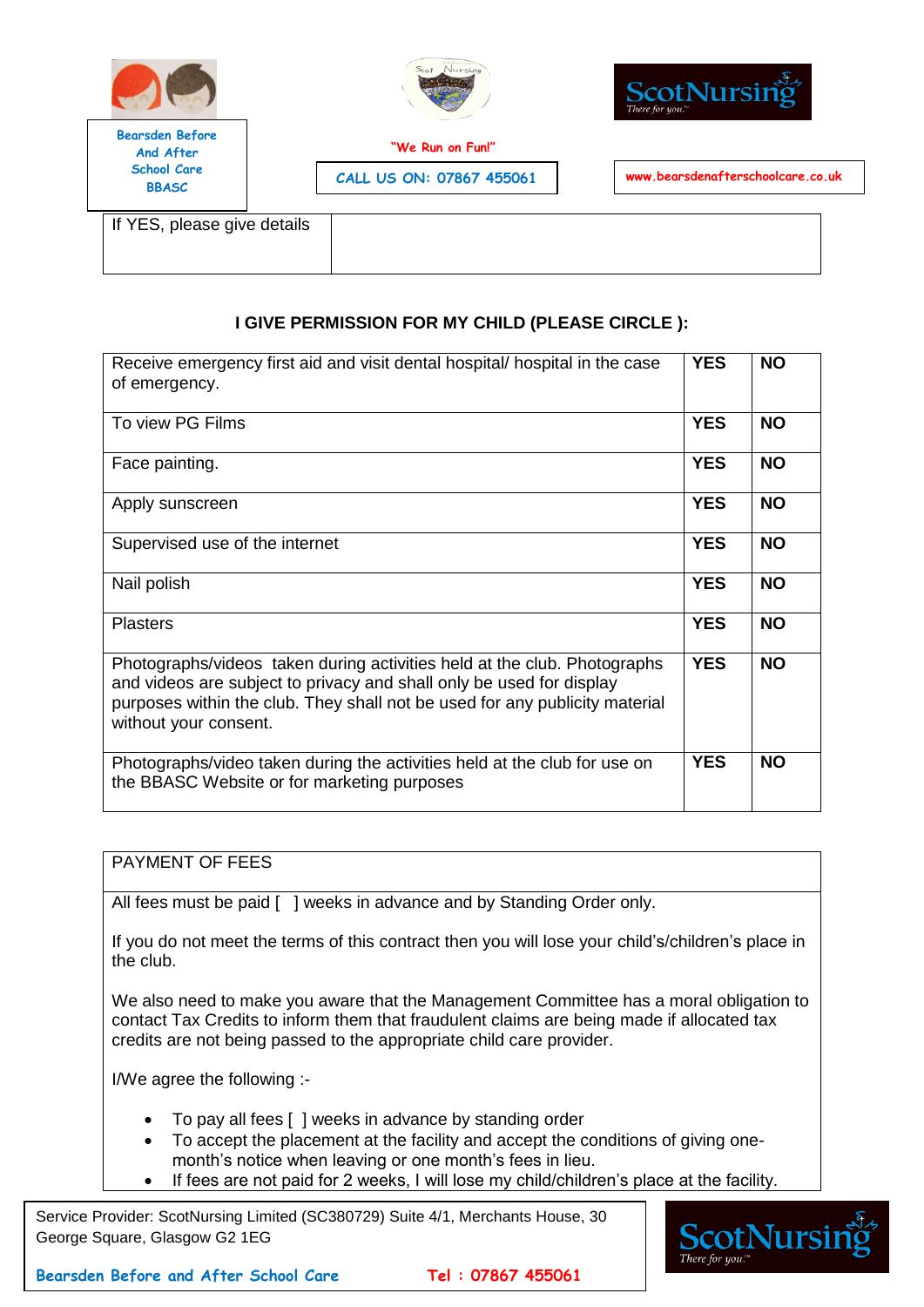



ScotNursi

**Bearsden Before And After School Care**

**BBASC CALL US ON: 07867 455061 www.bearsdenafterschoolcare.co.uk**

- To give 2 weeks notice if my child/children is/are going to be absent (holidays etc), or is/are leaving the facility
- I understand that any absences are to be paid and non transferable.
- I understand and agree that fees are non-refundable in the event that the facility is forced to close for any period due to unforeseeable circumstances.
- To pick up my child/children timeously or risk paying a Late Collection Fee.
- To pay registration fee or late collection fees within 1 week of receiving an invoice.

I/We agree to accept a placement at Bearsden Before and After School Care (administered by ScotNursing Limited) and accept the conditions as set out in this Contract.

I/ We confirm that all information above is correct according and realise that any changes must be updated **immediately** (failure to advise could breach any placement).

Beardsen Before and After School Care (administered by ScotNursing Limited) reserves the right to withdraw a place in terms of the exclusion/ withdrawal policy as set out in this contract.

Signed:

Name:

Date:

Parent/Guardian

Service Provider: ScotNursing Limited (SC380729) Suite 4/1, Merchants House, 30 George Square, Glasgow G2 1EG

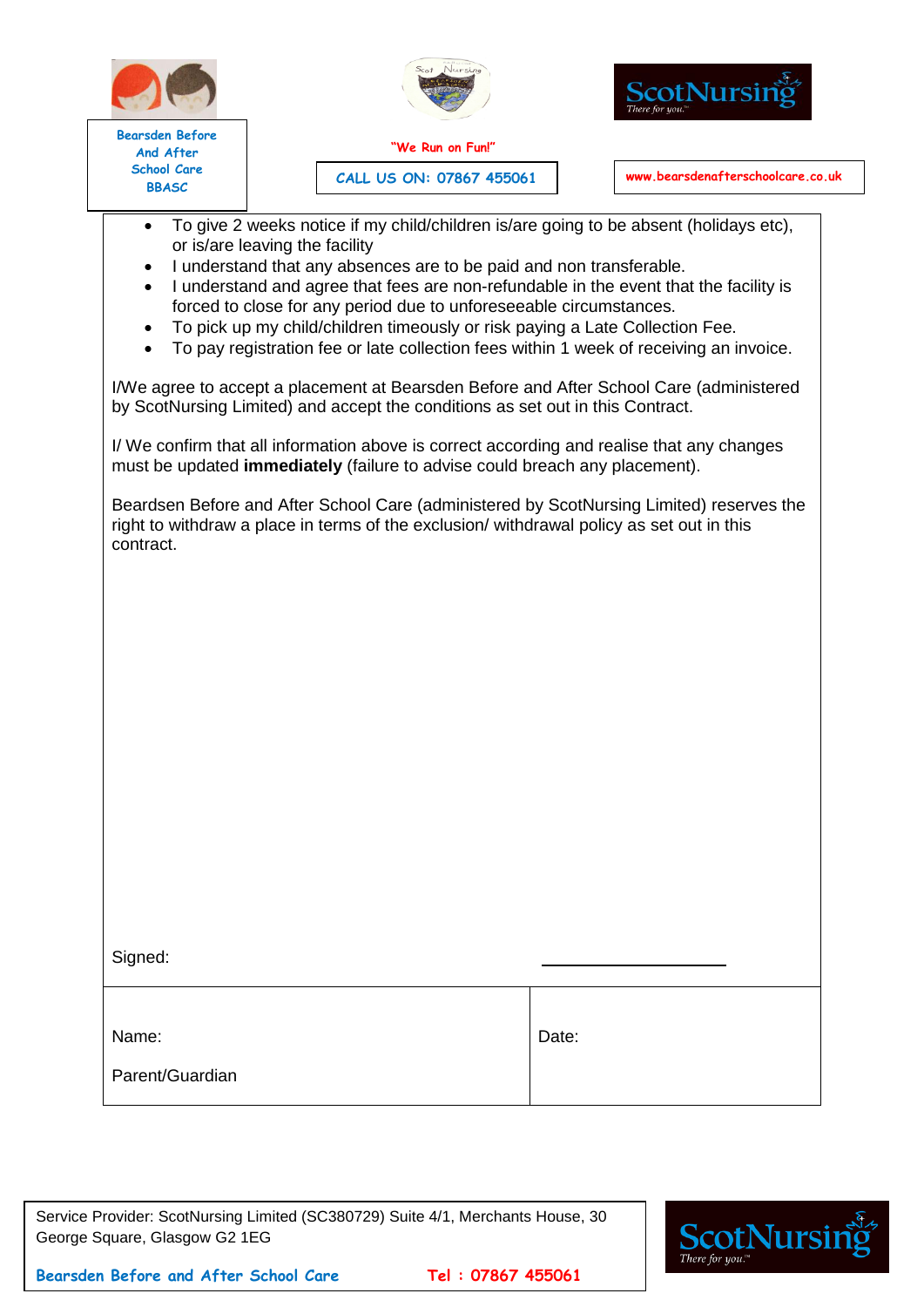





**BBASC CALL US ON: 07867 455061 www.bearsdenafterschoolcare.co.uk**

# GETTING IT RIGHT FOR EVERY CHILD;

# CHILD'S PRESONAL PROFILE

We are committed to following the SOSCN guidance on GIRFEC, which aims to focus on the wellbeing on every child and young person as an individual with their own specific needs, preferences, views and values and understanding that a child's circumstances may change over time.

Completing this part of the Form helps us to more fully support your child and their specific needs.

| Child's likes and aspirations          |  |
|----------------------------------------|--|
|                                        |  |
| Child's dislikes and fears             |  |
|                                        |  |
| What does your child need physically?  |  |
|                                        |  |
|                                        |  |
| What does your child need emotionally? |  |
|                                        |  |
|                                        |  |

Service Provider: ScotNursing Limited (SC380729) Suite 4/1, Merchants House, 30 George Square, Glasgow G2 1EG

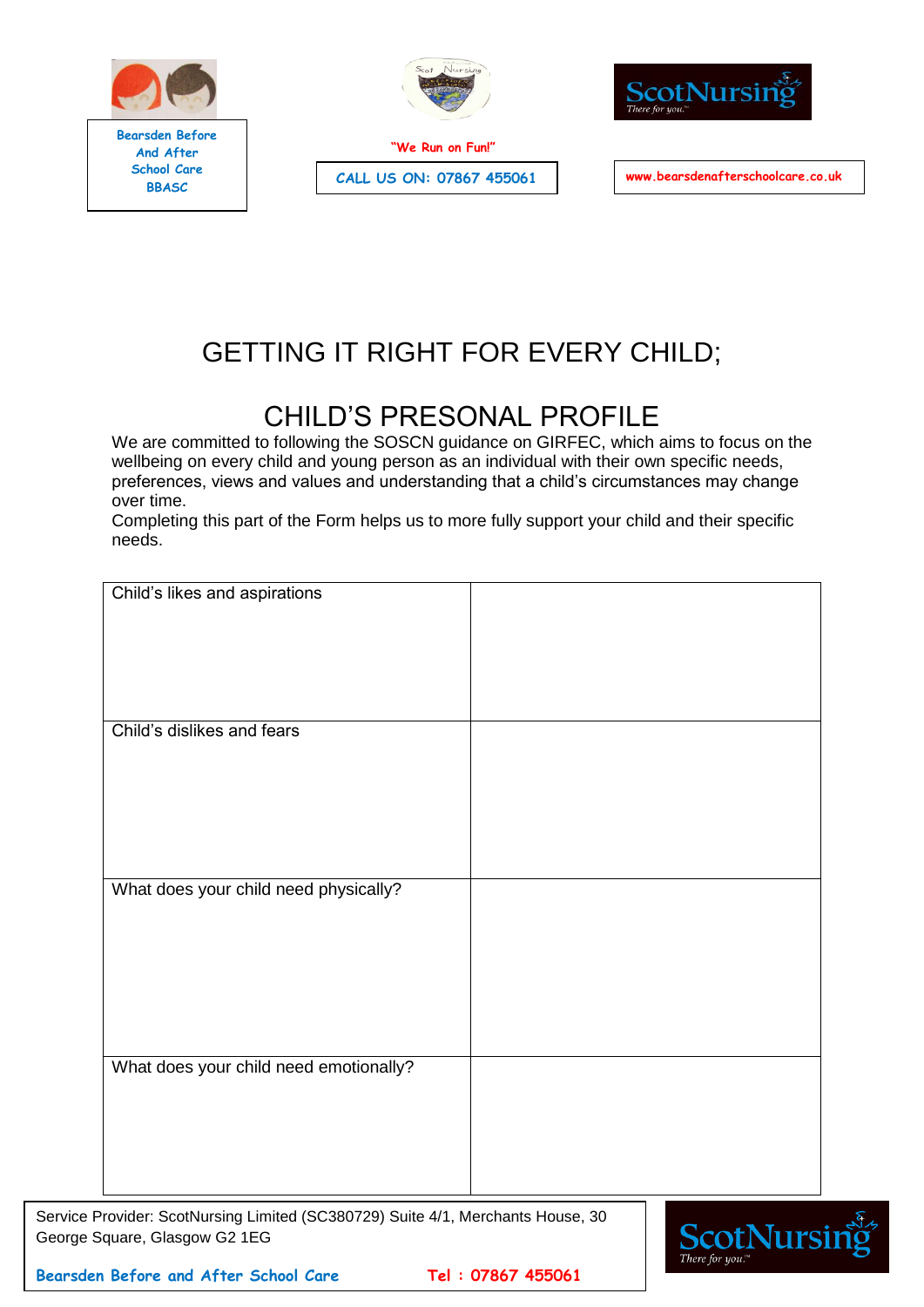





**"We Run on Fun!"** 

**BBASC CALL US ON: 07867 455061 www.bearsdenafterschoolcare.co.uk**

| What calms and relaxes your child?                                                                                            |            |                |
|-------------------------------------------------------------------------------------------------------------------------------|------------|----------------|
| Does your child use any special words or<br>signals that help them?]                                                          |            |                |
| Is there any other way we can support your<br>child's development?                                                            |            |                |
| What, if any, other professional is currently<br>supporting your child?                                                       |            |                |
| In the interests of continuity of care for your<br>child, if necessary, do you consent to us<br>contacting this professional? | <b>YES</b> | N <sub>O</sub> |

#### **In addition**

During Induction your child will be shown around the environment and the 'routines and rules' will be explained and discussed with them. In order to fully meet all children's needs it is important that as much information as possible is gathered about your child. This will sometimes mean contacting your child's school or class teacher for information regarding the support measures and strategies they have in place for your child. **If you do not wish this to happen, please contact the Manager, Alison.**

Parents' comments:

Service Provider: ScotNursing Limited (SC380729) Suite 4/1, Merchants House, 30 George Square, Glasgow G2 1EG